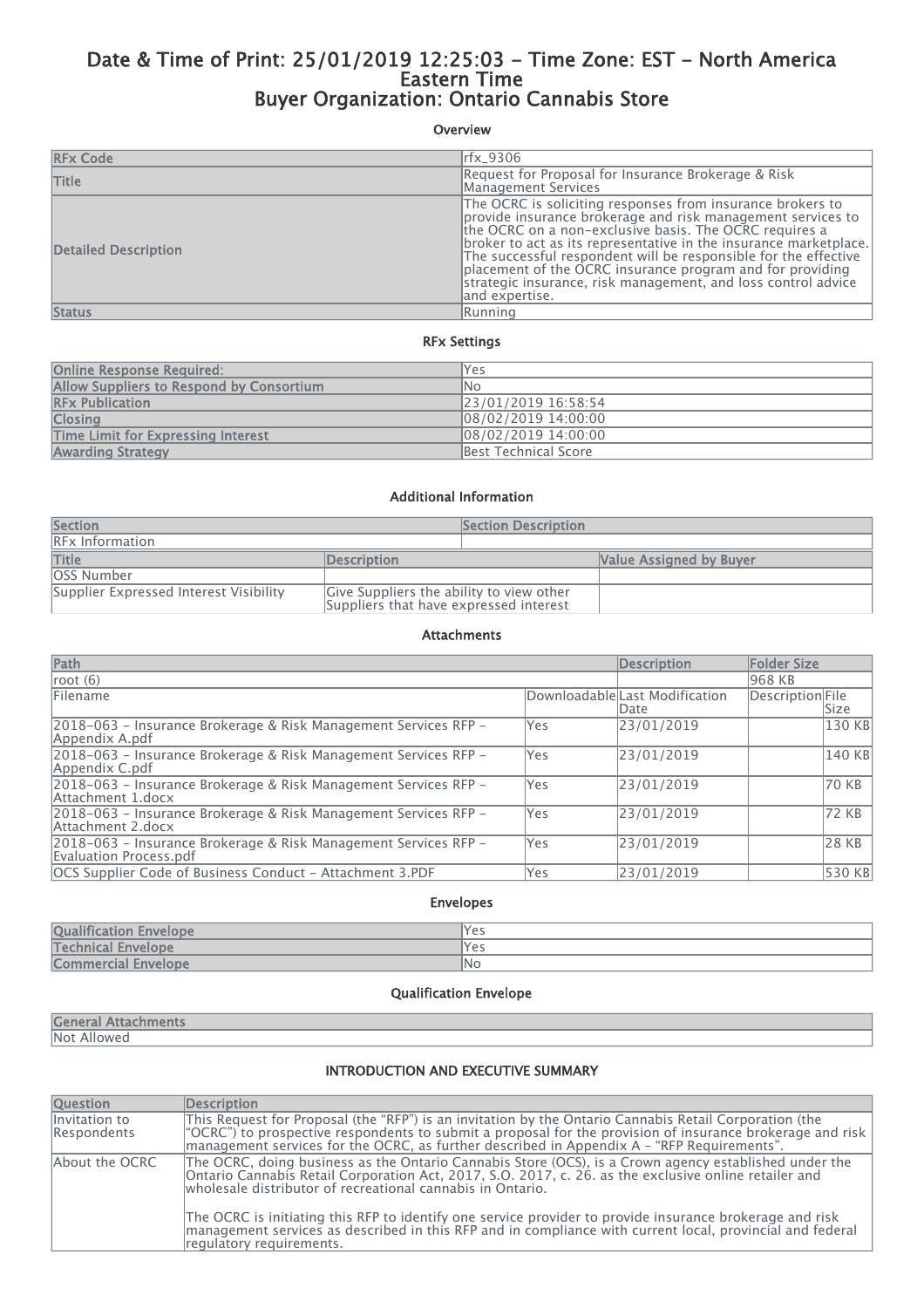| Summary of RFP<br>Requirements                               | The OCRC is soliciting responses from insurance brokers to provide insurance brokerage and risk<br>management services to the OCRC on a non-exclusive basis. The OCRC requires a broker to act as its<br>representative in the insurance marketplace. The successful respondent will be responsible for the effective<br>placement of the OCRC insurance program and for providing strategic insurance, risk management, and<br>loss control advice and expertise. Respondents should refer to Appendix A for further details on the RFP<br>Requirements and Appendix B on the Evaluation Process.                                      |                                |
|--------------------------------------------------------------|-----------------------------------------------------------------------------------------------------------------------------------------------------------------------------------------------------------------------------------------------------------------------------------------------------------------------------------------------------------------------------------------------------------------------------------------------------------------------------------------------------------------------------------------------------------------------------------------------------------------------------------------|--------------------------------|
| Mandatory<br>Submission<br>Requirements                      | A proposal shall include all requirements outlined in $1.1.5$ to $1.1.7$                                                                                                                                                                                                                                                                                                                                                                                                                                                                                                                                                                |                                |
| Submission Form<br> (Attachment #1)                          | $\vert$ A Submission Form (Attachment #1) shall be completed and signed by an authorized representative of the<br>respondent with the authority to bind the respondent. The form shall be attached in $1.3.1$ .                                                                                                                                                                                                                                                                                                                                                                                                                         |                                |
| Rate Bid Form<br>(Attachment #2)                             | A Rate Bid Form (Attachment #2) shall be completed according to the instructions contained in the form.<br>Other than inserting the information requested in the Rate Bid Form, a respondent may not make any<br>changes to the Rate Bid Form. Any such changes could constitute a Material Deviation as set out within the<br>document. Respondents shall attach the completed form in 1.4.1.                                                                                                                                                                                                                                          |                                |
| Demonstrated<br>Compliance with<br>Mandatory<br>Requirements | Listed within sections 1.1.8 to 1.1.9 below are Mandatory Requirements which successful respondents will<br>be required to comply with. The respondent shall, in each of those sections, indicate "Yes" to affirm their<br>compliance with each Mandatory Requirement listed.                                                                                                                                                                                                                                                                                                                                                           |                                |
|                                                              | In cases where a Respondent has not indicated "Yes" for every Mandatory Requirement listed below, their<br>proposal will not be considered for evaluation or award.                                                                                                                                                                                                                                                                                                                                                                                                                                                                     |                                |
| <b>Question</b>                                              | <b>Description</b>                                                                                                                                                                                                                                                                                                                                                                                                                                                                                                                                                                                                                      | <b>Question</b><br><b>Type</b> |
| Mandatory<br>Requirement 1                                   | Successful Respondents shall be licensed by, and be a member in good standing with, the<br>Registered Insurance Brokers of Ontario ("RIBO") to carry on business of providing insurance<br>broker services in the Province of Ontario.                                                                                                                                                                                                                                                                                                                                                                                                  | Yes/No<br>Value                |
| Mandatory<br>Requirement 2                                   | Successful Respondents shall be able to conduct business with each of the insurers listed in<br>Appendix A, Section 3 of this RFP.                                                                                                                                                                                                                                                                                                                                                                                                                                                                                                      | Yes/No<br> Value               |
| <b>Question</b><br>Type of Contract                          | <b>Description</b><br>The OCRC intends to enter into a purchase order upon the terms and conditions in Appendix C - "Terms"<br>and Conditions" with one (1) legal entity. The term of the assignment is to be for an initial period of three<br>$(3)$ years commencing upon a date to be determined by the OCRC, with two (2) optional extensions in<br>favour of the OCRC at a term of two (2) years each on the same terms and conditions. Respondents should<br>note that the OCRC will also have an option to terminate the purchase order for convenience upon ten (10)<br>days prior written notice to the successful respondent. |                                |
| <b>RFP Timetable</b>                                         | The RFP timetable is tentative only and may be changed by the OCRC at any time.                                                                                                                                                                                                                                                                                                                                                                                                                                                                                                                                                         |                                |
|                                                              | Deadline for Questions: January 31, 2019 $@$ 2:00 p.m. Toronto time<br>Submission Deadline: February 8, 2019 @ 2:00 p.m. Toronto time<br>Rectification Period: Two (2) Business Days.<br>Estimated Commencement: February, 2019                                                                                                                                                                                                                                                                                                                                                                                                         |                                |
|                                                              | For the purposes of this RFP, "Business Day" means any day between 8:30 a.m. and 4:30 p.m., Monday to<br>Friday inclusive, but excluding statutory and other holidays on which the OCRC has elected to be closed for<br>business.                                                                                                                                                                                                                                                                                                                                                                                                       |                                |
| Contact and<br><b>Respondent Details</b>                     | For the purposes of this procurement process, the Contact is:                                                                                                                                                                                                                                                                                                                                                                                                                                                                                                                                                                           |                                |
|                                                              | Name: Martin Bartosek, Procurement Manager<br> Email: martin.bartosek@ocs.ca.                                                                                                                                                                                                                                                                                                                                                                                                                                                                                                                                                           |                                |
|                                                              | Respondents should promptly examine all of the documents comprising the RFP and should:<br>li. report any errors, omissions or ambiquities; and<br>ii. direct questions or seek additional information                                                                                                                                                                                                                                                                                                                                                                                                                                  |                                |
|                                                              | in writing via BravoSolution's Messages tool to the Contact on or before the Deadline for Questions.<br>Respondents are advised to seek clarification from the Contact on any matter it considers to be unclear.<br>The OCRC is not responsible for any misunderstanding on the part of a respondent concerning the RFP.                                                                                                                                                                                                                                                                                                                |                                |
|                                                              | All questions submitted by respondents to the Contact shall be deemed to be received once the message<br>enters the Contact's BravoSolution's Messages inbox. No such communications are to be directed to<br>anyone other than the Contact. While the OCRC will make best efforts to answer any respondent questions,<br>it is under no obligation to provide additional information. In the interests of clarity and brevity, the OCRC<br>may also combine similar or related questions.                                                                                                                                              |                                |
| Proposal Structure                                           | Respondents should structure their proposals in accordance with the instructions in Appendix B -<br>"Submission / Evaluation Process". Where information is requested in Appendix B, any response made in a<br>proposal should reference the applicable section numbers of the RFP where that request was made. Only<br>penders in English will be considered.                                                                                                                                                                                                                                                                          |                                |
| Submission                                                   | Respondents should reply to all questions included within both the Qualification and Technical envelopes<br>of this RFP. Both Attachment 1 and Attachment 2 are provided within the General Attachments section of<br>this RFP. Respondents will download Attachment 1, complete it and upload it into section 1.3.1.<br>Respondents will download Attachment 2, complete it and upload it into section 1.4.1.                                                                                                                                                                                                                          |                                |
|                                                              | Sections 2.2.4 to 2.2.9 of the Technical Envelope require responses in attachment form. For each question,<br>the respondent will upload their response, in document form, directly into the eTender tool. The combined<br>page count of all submission content within the Technical Envelope shall be a maximum of 10 pages in<br>length not including a cover page or index page. Email submission of the tender will not be accepted.                                                                                                                                                                                                |                                |
| Method of<br>Submission                                      | Proposals shall be submitted electronically via the eTendering Portal on or before the Submission Deadline.<br>Proposals submitted after the Submission Deadline will be rejected. For any eTendering Portal support<br>inquiries at 866-722-7390.                                                                                                                                                                                                                                                                                                                                                                                      |                                |
| Proposal<br>Submission /<br>Evaluation Process               | The Submission/Evaluation Process for this RFP is set out in Appendix B - "Submission / Evaluation<br>Process".                                                                                                                                                                                                                                                                                                                                                                                                                                                                                                                         |                                |
| Amending and<br>Withdrawing<br>Proposals                     | A proposal may not be amended after the submission deadline by a respondent except as expressly set out<br>in the terms of the RFP; however, at any time throughout the RFP process, a respondent may withdraw a<br>submitted proposal if the respondent no longer wishes to participate in the RFP process. To affect a<br>withdrawal, a notice of withdrawal shall be sent to the Contact and shall be signed by an authorized<br>representative of the respondent. The OCRC is not under any obligation to return withdrawn proposals.                                                                                               |                                |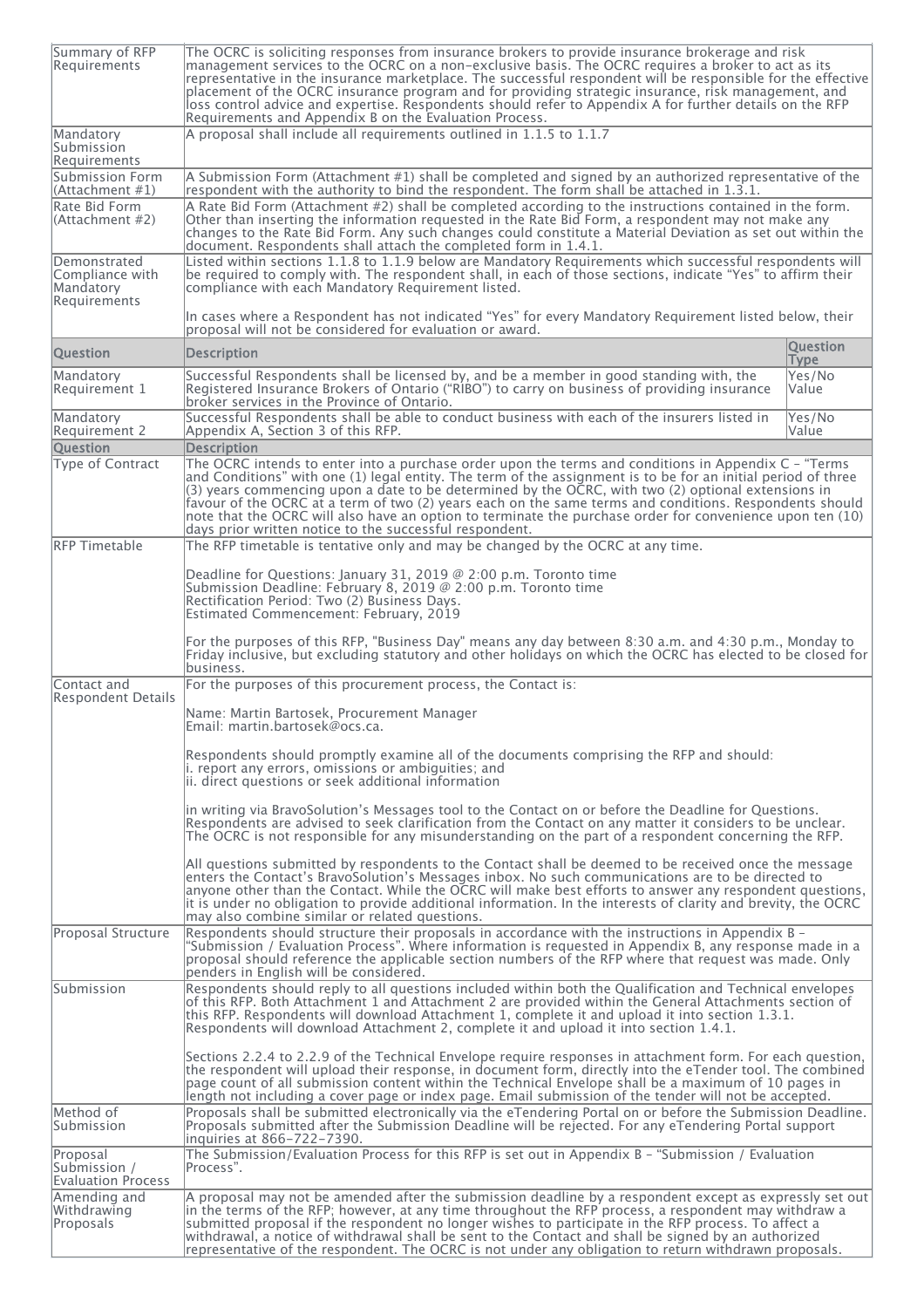#### GENERAL TERMS AND CONDITIONS OF THE RFP PROCESS

| <b>Question</b>                                                    | <b>Description</b>                                                                                                                                                                                                                                                                                                                                                                                                                                                                                                                                                                                                                                                                                                                                                                                                                                                                                                                                                             |
|--------------------------------------------------------------------|--------------------------------------------------------------------------------------------------------------------------------------------------------------------------------------------------------------------------------------------------------------------------------------------------------------------------------------------------------------------------------------------------------------------------------------------------------------------------------------------------------------------------------------------------------------------------------------------------------------------------------------------------------------------------------------------------------------------------------------------------------------------------------------------------------------------------------------------------------------------------------------------------------------------------------------------------------------------------------|
| <b>Definitions</b>                                                 | Business Day: For the purposes of this RFP, "Business Day" means any day between 8:30 a.m. and 4:30<br>p.m., Monday to Friday inclusive, but excluding statutory and other holidays on which the OCRC has<br>elected to be closed for business.                                                                                                                                                                                                                                                                                                                                                                                                                                                                                                                                                                                                                                                                                                                                |
|                                                                    | OCRC: Means Ontario Cannabis Retail Corporation                                                                                                                                                                                                                                                                                                                                                                                                                                                                                                                                                                                                                                                                                                                                                                                                                                                                                                                                |
| Information in RFP<br>Only an Estimate                             | The OCRC and its advisers make no representation, warranty or quarantee as to the accuracy of the<br>information contained in the RFP or issued by way of addenda. Any quantities shown, or data contained in<br>the RFP or provided by way of addenda are estimates only and are for the sole purpose of indicating to<br>respondents the general size of the work. It is the respondent's responsibility to avail itself of all the<br>necessary information to prepare a proposal in response to the RFP.                                                                                                                                                                                                                                                                                                                                                                                                                                                                   |
| No Guarantee of<br>Volume of Work or<br>Exclusivity of<br>Contract | The OCRC does not make any guarantee as to the value or volume of work to be assigned to the<br>successful respondent. The agreement to be executed with the successful respondent will not be an<br>exclusive contract. The OCRC may contract with others for the same or similar requirements to those<br>described in the RFP or may obtain the requirements internally.                                                                                                                                                                                                                                                                                                                                                                                                                                                                                                                                                                                                    |
| Respondents Shall                                                  | The respondent shall bear all costs associated with or incurred in the preparation and presentation of its<br>Bear Their Own Costs proposal, including, if applicable, costs incurred for interviews or demonstrations. The OCRC will not be<br>liable for any expenses, costs, losses or any direct or indirect damages incurred or suffered by a<br>respondent as a result of participating in, or otherwise in connection with, the RFP.                                                                                                                                                                                                                                                                                                                                                                                                                                                                                                                                    |
| All New Information<br>to Respondents by<br>Way of Addenda         | The RFP may be amended only by an addendum in accordance with this section. If the OCRC, for any<br>reason, determines that it is necessary to provide additional information relating to the RFP, such<br>information will be communicated by addenda. Each addendum forms an integral part of the RFP.                                                                                                                                                                                                                                                                                                                                                                                                                                                                                                                                                                                                                                                                       |
|                                                                    | Such addenda may contain important information, including significant changes to the RFP. Respondents<br>are responsible for obtaining all addenda issued by the OCRC. In the Submission Form (Attachment #1),<br>respondents should confirm their receipt of all addenda by setting out the number of each addendum in<br>the space provided.                                                                                                                                                                                                                                                                                                                                                                                                                                                                                                                                                                                                                                 |
| Addenda and<br>Extension of<br>Submission Deadline                 | If any addendum is issued, the OCRC may at its discretion extend the Submission Deadline for a<br>reasonable amount of time.                                                                                                                                                                                                                                                                                                                                                                                                                                                                                                                                                                                                                                                                                                                                                                                                                                                   |
| Verify, Clarify and<br>Supplement                                  | When evaluating responses, the OCRC may request further information from the respondent in order to<br>verify, clarify or supplement the information provided in the respondent's proposal. The OCRC may revisit<br>and re-evaluate the respondent's response or ranking on the basis of any such information.                                                                                                                                                                                                                                                                                                                                                                                                                                                                                                                                                                                                                                                                 |
| No Incorporation by<br>Reference                                   | The entire content of the respondent's proposal should be submitted in a fixed form. The content of<br>websites or other external documents referred to in the respondent's proposal will not be considered to<br>form part of its proposal.                                                                                                                                                                                                                                                                                                                                                                                                                                                                                                                                                                                                                                                                                                                                   |
| Proposal to be<br>Retained by the OCRC respondent.                 | The OCRC is not required to return the proposal or any accompanying documentation submitted by a                                                                                                                                                                                                                                                                                                                                                                                                                                                                                                                                                                                                                                                                                                                                                                                                                                                                               |
| Debriefing                                                         | Unsuccessful respondents may request a debriefing after receipt of a notification of the award of the                                                                                                                                                                                                                                                                                                                                                                                                                                                                                                                                                                                                                                                                                                                                                                                                                                                                          |
|                                                                    | contract by sending a written request to the Contact within thirty (30) days of notification of award. The<br>intent of the debriefing is to provide feedback regarding the respondent's own proposal. Any debriefing<br>provided is not for the purpose of providing an opportunity to challenge the procurement process, nor to<br>discuss in detail proposals submitted by other respondents.                                                                                                                                                                                                                                                                                                                                                                                                                                                                                                                                                                               |
| Prohibited<br>Respondent<br>Communications                         | The respondent shall not engage in any Conflict of Interest communications and should take note of the<br>Conflict of Interest declaration set out in the Submission Form (Attachment #1). For the purposes of this<br>RFP, "Conflict of Interest" shall have the meaning ascribed to it in the Submission Form (Attachment #1).                                                                                                                                                                                                                                                                                                                                                                                                                                                                                                                                                                                                                                               |
| Respondent Not to<br>Communicate with<br>Media                     | A respondent shall not at any time directly or indirectly communicate with the media in relation to the RFP<br>or any contract awarded pursuant to the RFP without first obtaining the written permission of the Contact.                                                                                                                                                                                                                                                                                                                                                                                                                                                                                                                                                                                                                                                                                                                                                      |
| Confidential                                                       | All information provided by or obtained from the OCRC in any form in connection with the RFP either<br>Information of OCRC lbefore or after the issuance of the RFP:                                                                                                                                                                                                                                                                                                                                                                                                                                                                                                                                                                                                                                                                                                                                                                                                           |
|                                                                    | I. is the sole property of the OCRC and must be treated as confidential;<br>II. must not be used for any purpose other than replying to the RFP and the performance of any<br>subsequent contract:<br>III. must not be disclosed without prior written authorization from the OCRC; and,                                                                                                                                                                                                                                                                                                                                                                                                                                                                                                                                                                                                                                                                                       |
|                                                                    | $ V$ . shall be returned by the respondent to the OCRC immediately upon the request of the OCRC.                                                                                                                                                                                                                                                                                                                                                                                                                                                                                                                                                                                                                                                                                                                                                                                                                                                                               |
| Confidentiality and<br>Non-Disclosure<br>Agreement                 | Each respondent will be required to sign a Confidentiality and Non-Disclosure Agreement prior to<br>commencement of the assignment.                                                                                                                                                                                                                                                                                                                                                                                                                                                                                                                                                                                                                                                                                                                                                                                                                                            |
| Confidential<br>Information of<br>Respondent                       | A respondent should identify any information in its proposal or any accompanying documentation<br>supplied in confidence for which the respondent would expect confidentiality to be maintained by the<br>OCRC. The confidentiality of such information will be maintained by the OCRC, except (i) as otherwise<br>required by law (including, without limitation the public access provisions of the Freedom of Information<br>and Protection of Privacy Act, as amended from time to time) or by order of a court or tribunal.<br>Respondents are advised that their proposals will, as necessary, be disclosed on a confidential basis, to<br>the OCRC and the OCRC's advisers retained for the purpose of evaluating or participating in the<br>evaluation of their proposals. If a respondent has any questions about the collection and use of<br>confidential information or personal information pursuant to the RFP, questions should be submitted to<br>the Contact. |
| Inappropriate<br>of Interest                                       | The OCRC may prohibit a respondent from participating in a procurement process based on past<br>Conduct and Conflict performance or based on inappropriate conduct in a prior OCRC procurement process. Inappropriate<br>conduct includes but is not limited to the following: (i) the submission of a response to an OCRC<br>procurement process containing misrepresentations or any other inaccurate, misleading or incomplete<br>information; (ii) the refusal of the respondent to honour its pricing or other commitments made in its<br>response to an OCRC procurement process; and (iii) any other conduct, situation or circumstance, as<br>solely determined by the OCRC, that constitutes inappropriate conduct.<br>The OCRC may also (i) disqualify a respondent for any conduct, situation or circumstance that constitutes                                                                                                                                      |
|                                                                    | a Conflict of Interest in respect of this RFP process, as solely determined by the OCRC; or (ii) in its sole<br>discretion, waive a potential or actual Conflict of Interest, which waiver may be upon such terms and<br>conditions as the OCRC, in their discretion, may require to satisfy itself that the Conflict of Interest has<br>been appropriately managed, mitigated and minimized.                                                                                                                                                                                                                                                                                                                                                                                                                                                                                                                                                                                  |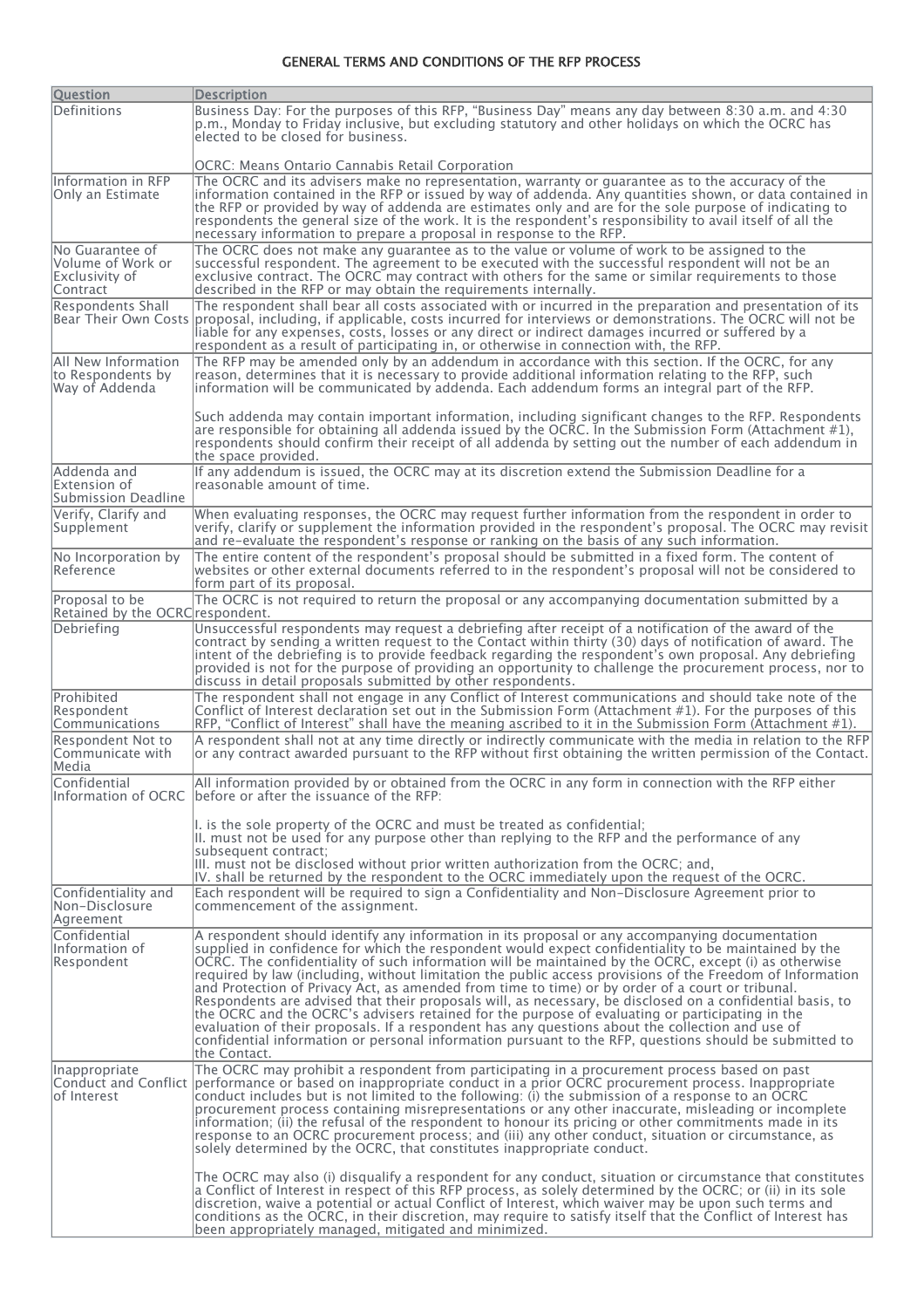| Disqualification for<br>Misrepresentation | The OCRC may disqualify the respondent if the respondent's response contains misrepresentations or any<br>other inaccurate, misleading or incomplete information.                                                                                                                                                                                                                                                                                                                                                                                                                                                                                                                  |
|-------------------------------------------|------------------------------------------------------------------------------------------------------------------------------------------------------------------------------------------------------------------------------------------------------------------------------------------------------------------------------------------------------------------------------------------------------------------------------------------------------------------------------------------------------------------------------------------------------------------------------------------------------------------------------------------------------------------------------------|
| References and Past<br>Performance        | The OCRC's evaluation may include information provided by the respondent's references, if applicable,<br>and may also consider the respondent's past performance on previous contracts with the OCRC or other<br>linstitutions.                                                                                                                                                                                                                                                                                                                                                                                                                                                    |
| Cancellation                              | The OCRC may cancel or amend the RFP process without liability at any time.                                                                                                                                                                                                                                                                                                                                                                                                                                                                                                                                                                                                        |
| Litigation                                | The OCRC may, in its absolute discretion, reject a proposal if the respondent, or any officer or director of<br>the respondent, is or has been involved within five (5) years of the issue date of the RFP, either directly or<br>indirectly through another corporation, (i) in a legal action taken by the OCRC, any of its board members,<br>officers or employees in connection with any matters related to the OCRC, or (ii) in a legal action against<br>the OCRC, any of its board members, officers or employees, in connection with any matter related to the<br>OCRC, including without limitation, arising from the OCRC's exercise of its powers, duties or functions. |
| Governing Law                             | These terms and conditions are (i) included for greater certainty and are intended to be interpreted<br>$ $ broadly and separately (with no particular provision intended to limit the scope of any other provision);<br>and (ii) to be governed by and construed in accordance with the laws of the province of Ontario and the<br>federal laws of Canada applicable therein.                                                                                                                                                                                                                                                                                                     |

### ATTACHMENT 1 - SUBMISSION FORM

| <b>Ouestion</b>                             | <b>Description</b>                                                                                                               | <b>Ouestion</b><br><b>Type</b> |
|---------------------------------------------|----------------------------------------------------------------------------------------------------------------------------------|--------------------------------|
| Completed Attachment 1 -<br>Submission Form | The respondent must attach the completed Attachment 1 - Submission Form<br>I (found in the General Attachments) in this section. | Attachment                     |

## ATTACHMENT 2 - RATE BID FORM

| <b>Ouestion</b>                           | <b>Description</b>                                                                                                                              | <b>Ouestion</b><br><b>Type</b> |
|-------------------------------------------|-------------------------------------------------------------------------------------------------------------------------------------------------|--------------------------------|
| Completed Attachment 2 -<br>Rate Bid Form | The respondent must attach the completed Attachment 2 - Rate Bid Form (found in $ $ Attachment $ $<br>the General Attachments) in this section. |                                |

## Attachment 3 - OCS Supplier Code of Business Conduct

| <b>Question</b> | <b>IDescription</b>                                                                                                                                  |
|-----------------|------------------------------------------------------------------------------------------------------------------------------------------------------|
| <b>Conduct</b>  | OCS Supplier Code of Business  Vendors will act in accordance with the OCS Supplier Code of Business Conduct. (found in the<br>General Attachments). |

### Technical Envelope

| the state and state of<br>--------------- |
|-------------------------------------------|
|                                           |

### Appendix A - RFT Requirements

| <b>Ouestion</b> | <b>IDescription</b>                                                                                                        |
|-----------------|----------------------------------------------------------------------------------------------------------------------------|
|                 | RFP Requirements Appendix A – the document detailing the requirements of this RFP can be found in the General Attachments. |

## Appendix B - Submission / Evaluation Process

| <b>Question</b> | Description                                                                                                                                                                                                                                                                                                                                                                                                                                                                                                                                                                                                                                                                                                                                                                                                                                                                                                                                                                                                                                             |
|-----------------|---------------------------------------------------------------------------------------------------------------------------------------------------------------------------------------------------------------------------------------------------------------------------------------------------------------------------------------------------------------------------------------------------------------------------------------------------------------------------------------------------------------------------------------------------------------------------------------------------------------------------------------------------------------------------------------------------------------------------------------------------------------------------------------------------------------------------------------------------------------------------------------------------------------------------------------------------------------------------------------------------------------------------------------------------------|
| Overview of     | All proposals will be evaluated through a comprehensive review and analysis by an evaluation committee.<br>Proposal Evaluation The goal of the evaluation committee will be to select one (1) vendor which, in the opinion of the committee,<br>meets the OCRC's requirements under this RFP and provides the best overall value to the OCRC as<br>determined by the OCRC in their sole and absolute discretion. The selected proposal will not necessarily<br>represent the lowest fees or cost: pricing is only one of the components that will be used to determine the<br>best overall value for the OCRC. The following is an overview of the categories and weighting for the<br>evaluation of proposals. Respondents who do not meet a minimum threshold score for a category will not<br>proceed to the following stage of the evaluation process. In order to facilitate the evaluation process,<br>respondents are requested to reference and title their response with each corresponding section number<br>and title of the sections below. |
|                 | Note: In cases where a Respondent has not indicated "Yes" for every Mandatory Requirement listed in<br>sections 1.1.8 and 1.1.9 of this RFP, their proposal will be deemed to have failed and will not proceed to<br>further stages within this evaluation and therefore not considered for award.<br> For further clarity, an overview of the Evaluation Process for this RFP is provided in the General Attachments<br>Section of the RFP.                                                                                                                                                                                                                                                                                                                                                                                                                                                                                                                                                                                                            |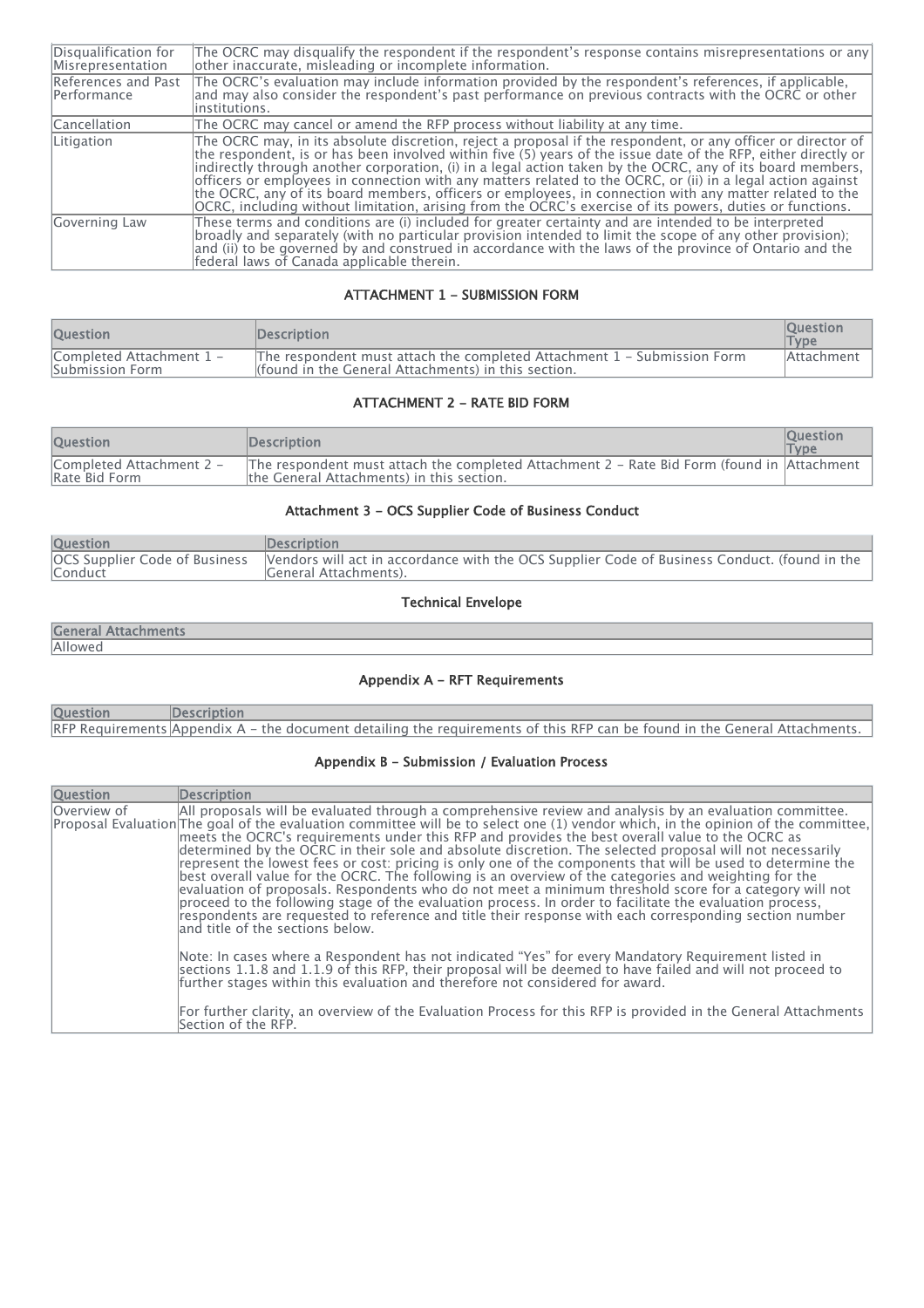| Stage I -<br>Mandatory<br>Submission<br>Requirements and<br>Process    | Stage I will consist of a review to determine which proposals comply with all of the mandatory submission<br>requirements. Proposals failing to satisfy the mandatory submission requirements in sections 1.1.5 and<br>1.1.6 of this RFP as of the Submission Deadline may be provided an opportunity to rectify any deficiencies.<br>The OCRC is under no obligation to notify a respondent of any deficiencies.                                                                                                                                                                                                                                                                                                                                                                                                                |                                |
|------------------------------------------------------------------------|----------------------------------------------------------------------------------------------------------------------------------------------------------------------------------------------------------------------------------------------------------------------------------------------------------------------------------------------------------------------------------------------------------------------------------------------------------------------------------------------------------------------------------------------------------------------------------------------------------------------------------------------------------------------------------------------------------------------------------------------------------------------------------------------------------------------------------|--------------------------------|
|                                                                        | For the purposes of the Rate Bid Form (Attachment #2), the review under this Stage I will consist of a review<br>for any Material Deviations, as defined below. "Material Deviations" shall mean the respondent's completion<br>or failure to complete the Rate Bid Form in a manner that impedes, in any material way, the ability of the<br>OCRC to evaluate the proposal. If a proposal contains a Rate Bid Form that contains a Material Deviation,<br>such proposal will be disqualified without further rectification. Rate Bid Forms that require rectification for<br>issues that do not constitute Material Deviations may be subject to the rectification process. Determination<br>of what constitutes a Material Deviation shall be in OCRC's sole and absolute discretion.                                          |                                |
|                                                                        | The Rectification Period will begin to run on the date that the OCRC issues its rectification notice to the<br>respondent and expires at 4:00 p.m. on the last day of the Rectification Period. A rectification notice sent to<br>the respondent by BravoSolution's Messages function, electronic mail or facsimile is deemed to be issued on<br>the day that it is sent. If the rectification notice is sent after the end of a Business Day or on a day that is not<br>a Business Day, then the rectification notice is deemed to be issued on the next following Business Day.<br>Proposals satisfying the mandatory submission requirements during the Rectification Period will proceed to<br>Stage II. Proposals failing to satisfy the mandatory submission requirements will be excluded from further<br>lconsideration. |                                |
| Stage $II -$<br>Evaluation of<br>Technical Criteria                    | Stage II will consist of a scoring by the OCRC of each proposal on the basis of the technical criteria as set<br>out in sections 2.2.4 to 2.2.9 below. Respondents should submit the information requested for each<br>category of this proposal evaluation as outlined below.                                                                                                                                                                                                                                                                                                                                                                                                                                                                                                                                                   |                                |
| <b>Ouestion</b>                                                        | <b>Description</b>                                                                                                                                                                                                                                                                                                                                                                                                                                                                                                                                                                                                                                                                                                                                                                                                               | <b>Question</b><br><b>Type</b> |
| Points]                                                                | Company Overview Respondents should submit a description of the company background, including number of<br>and Experience [10] years' experience in providing the services requested in this RFP; including the description of<br>similar client engagements completed. Respondents must have a minimum of 10 years of<br>experience providing insurance brokerage and risk management services to public sector<br>clients within the Province of Ontario and should have a minimum of 20 years of such<br>experience. Respondents should also provide detailed information of all the brokerage services<br>provided by their company, highlighting those applicable to OCRC's operations.                                                                                                                                     | Attachment                     |
| Project Team                                                           | Describe the role the account team will play in assisting the OCRC to prepare for its insurance<br>Summary [5 Points] renewal including the preparation of supporting information and documentation including<br>exposure analysis, cost of risk, loss history and other analytical information.                                                                                                                                                                                                                                                                                                                                                                                                                                                                                                                                 | Attachment                     |
|                                                                        | Respondents should describe how the respondent's qualifications, expertise and experience in<br>both the private and public sector relate to their ability to accomplish the objectives of this RFP.<br>Provide an overview of the roles and responsibilities of the project team members. Team<br> members, including executive, managerial and individual staff members should each have a<br>minimum of five years of experience in their current titles with public sector clients within the<br>Province of Ontario. Additional experience related to the same field and knowledge<br>specialization will be an asset.                                                                                                                                                                                                      |                                |
| llnsurance<br>Procurement [20<br>Points]                               | Respondents should provide an outline that describes the format and content of proposed<br>reports including renewal strategy, marketing summary, enterprise risk management / risk<br>assessment, gap analysis, coverage summary and annual renewal and stewardship reports<br>(where applicable).                                                                                                                                                                                                                                                                                                                                                                                                                                                                                                                              | Attachment                     |
|                                                                        | Provide an annual detailed work plan timeline including a recommended insurance renewal<br> timetable.                                                                                                                                                                                                                                                                                                                                                                                                                                                                                                                                                                                                                                                                                                                           |                                |
|                                                                        | Describe the methodology to be used to benchmark the OCRC insurance program with respect<br>to other Canadian retail and public sector clients.                                                                                                                                                                                                                                                                                                                                                                                                                                                                                                                                                                                                                                                                                  |                                |
| Account<br>Management [20<br>Points]                                   | Describe how the company is kept informed on trends in the insurance marketplace, issues<br>(e.g. insurer capacity), new products and alternative risk financing solutions, and how clients<br>are updated.                                                                                                                                                                                                                                                                                                                                                                                                                                                                                                                                                                                                                      | Attachment                     |
|                                                                        | Describe the process with respect to the monitoring of the financial stability of insurers and<br>how clients are kept up-to-date.                                                                                                                                                                                                                                                                                                                                                                                                                                                                                                                                                                                                                                                                                               |                                |
|                                                                        | Describe the process and timelines provided with respect to completing a comprehensive<br>review of the operations of the OCRC, the Enterprise Risk Management risk register, and the<br>current insurance program to identify any gaps in coverage, suggested enhancements to the<br>coverage, limits, and/ or changes recommended to the structure or financing of the insurance<br>program.                                                                                                                                                                                                                                                                                                                                                                                                                                   |                                |
|                                                                        | Describe and provide samples (if any) of any education and training materials, including risk or<br>loss control bulletins, newsletters, white papers, presentations, manuals, tools, and checklist<br>that are available to clients. If applicable, provide websites that are accessible to clients for<br>current issues relating to insurance, claims, and risk management.                                                                                                                                                                                                                                                                                                                                                                                                                                                   |                                |
| Comprehensive<br>Risk Identification<br>and Assessment<br> [15 Points] | Describe any other products, services or areas of expertise that may be of interest to the OCRC.<br>Describe the company's expertise in the evaluation of risk financing options with a particular<br>focus on the establishment of risk retention levels, selection of appropriate limits and internal<br>reserve funding methods.                                                                                                                                                                                                                                                                                                                                                                                                                                                                                              | Attachment                     |
|                                                                        | Describe the development, implementation, and maintenance of an annual risk assessment<br>review process.                                                                                                                                                                                                                                                                                                                                                                                                                                                                                                                                                                                                                                                                                                                        |                                |
|                                                                        | Provide ideas of suggested seminar and/ presentation topics specific to retail risk management<br>and loss control that would be suitable for delivery to OCRC staff.                                                                                                                                                                                                                                                                                                                                                                                                                                                                                                                                                                                                                                                            |                                |
|                                                                        | Describe the actuarial services available to assist the OCRC evaluating risk financing<br>alternatives, and in making decisions around limits and retentions.                                                                                                                                                                                                                                                                                                                                                                                                                                                                                                                                                                                                                                                                    |                                |
|                                                                        | Describe available risk control inspection services and loss prevention reports for warehouses<br>and retail-based sales facilities and provide a sample report structure.                                                                                                                                                                                                                                                                                                                                                                                                                                                                                                                                                                                                                                                       |                                |